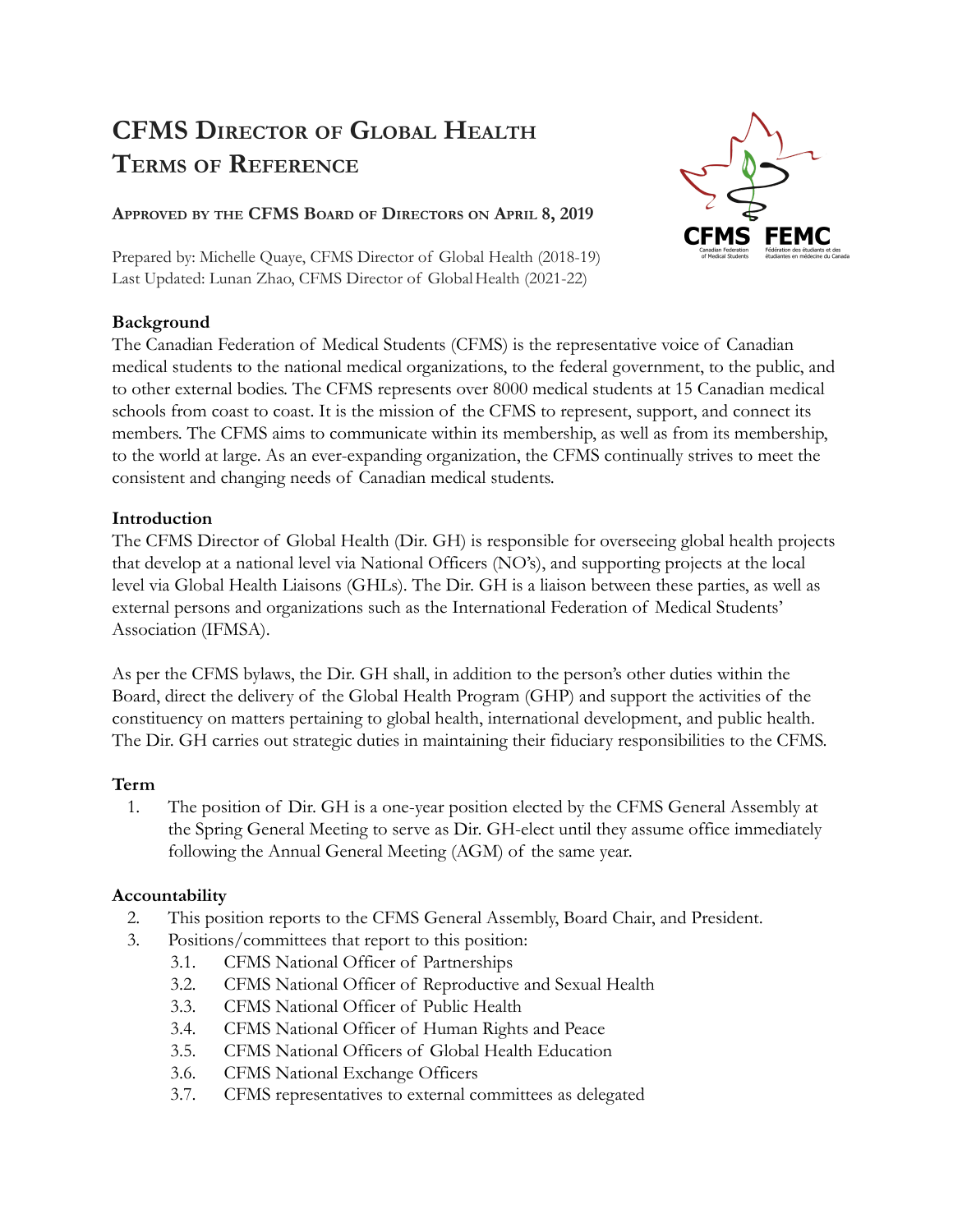4. The Dir. GH works in collaboration with the Global Health Attaché to connect with the CFMS Global Health Roundtable. In certain circumstances, the Global Health Attaché may take on other roles within the Global Health portfolio. In those cases, they would report to the Dir. GH.

#### **Responsibilities**

- 5. Connect: The Dir GH will
	- 5.1. compile a post-report after all external meetings that highlights all pertinent information.
	- 5.2. maintain effective communication with NO's, Board members, external partners, and governmental contacts.
	- 5.3. communicate with CFMS membership through reports at each general meeting.
	- 5.4. work to explore and optimize collaborations with relevant stakeholders on matters related to the portfolio.
	- 5.5. collaborate with the Global Health Attaché in the organization of at least one in-person GHP meeting each year, usually to occur at the CFMS AGM.
	- 5.6. assist the NORP in the organization of at least one in-person meeting of the Global Health Advocates, which usually occurs at the National Day of Action.
	- 5.7. assist the Government Affairs portfolio as required with the organization of the National Day of Action.
	- 5.8. facilitate communication between the IFMSA and the GHP.
	- 5.9. ensure that the Global Health Portfolio promotes the diverse skills and passions of our membership while creating a safe and equitable space of empowerment.
- 6. Support: The Dir. GH will
	- 6.1. set strategic goals of the global health portfolio and oversee their implementation in accordance with the CFMS Strategic Plan.
	- 6.2. work closely with portfolio NO's, liaisons, group and task force chairs to support and advance their work plans.
	- 6.3. ensure adequate transition of the CFMS Dir. GH-elect.
	- 6.4. provide support and guidance to the Global Health Attaché and fulfill their role in their absence.
- 7. Represent: The Dir GH will
	- 7.1. serve as an ex-officio member on all roundtables, committees, task forces and working groups within the global health portfolio.
	- 7.2. serve as one of the designated spokespersons for the Federation and interact with CFMS stakeholders, especially on matters related to the global health portfolio as required.
	- 7.3. represent members on relevant stakeholder committees, task forces and working groups, or delegate this responsibility to another CFMS member as designated by the CFMS President.
	- 7.4. serve as the National Member Organization President within the IFMSA and fulfill associated duties including but not limited to: attending all IFMSA general assemblies, organizing the CFMS delegation to IFMSA general assemblies, voting on